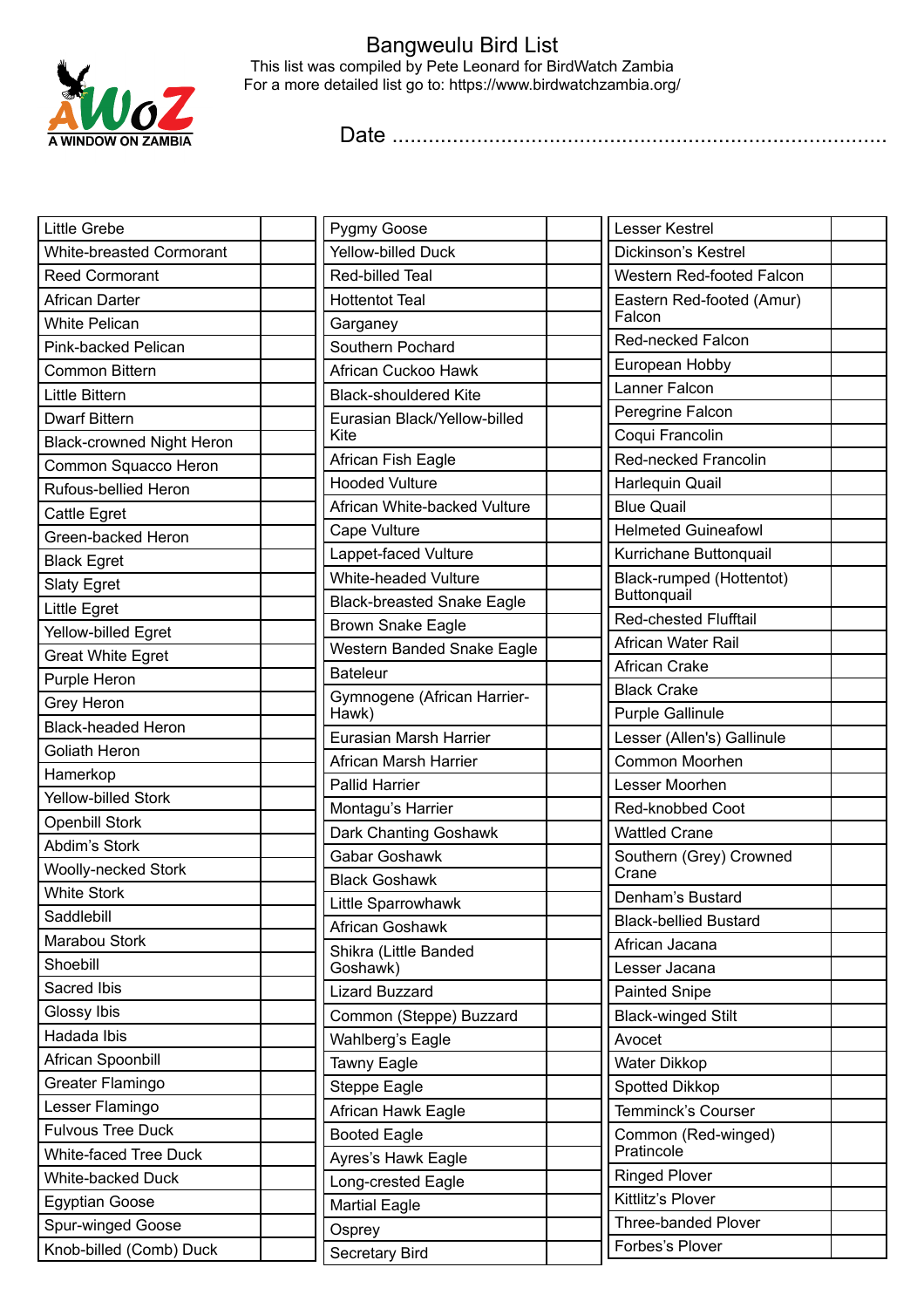| Caspian Plover                           | I                                                    |
|------------------------------------------|------------------------------------------------------|
| Pacific Golden Plover                    |                                                      |
| <b>Grey Plover</b>                       |                                                      |
| Senegal Wattled Plover                   | $\ddot{\cdot}$                                       |
| <b>Blacksmith Plover</b>                 | ľ                                                    |
| Spur-winged Plover                       | I                                                    |
| Lesser Black-winged Plover               |                                                      |
| <b>Crowned Plover</b>                    | ľ                                                    |
| Long-toed Plover                         | I                                                    |
| <b>Ethiopian Snipe</b>                   | ľ                                                    |
| <b>Great Snipe</b>                       | (                                                    |
| <b>Black-tailed Godwit</b>               |                                                      |
| Curlew                                   | Ī                                                    |
| <b>Common Redshank</b>                   | I                                                    |
| Marsh Sandpiper                          |                                                      |
| Greenshank                               | $\ddot{\cdot}$                                       |
| Green Sandpiper                          | Ī                                                    |
| <b>Wood Sandpiper</b>                    | ľ                                                    |
| Common Sandpiper                         | ł                                                    |
| <b>Little Stint</b>                      | ľ                                                    |
| <b>Curlew Sandpiper</b>                  | I                                                    |
| <b>Ruff</b>                              | I                                                    |
| Grey-headed Gull                         |                                                      |
| <b>Whiskered Tern</b>                    | ł                                                    |
| White-winged Black Tern                  | $\ddot{\cdot}$                                       |
| African Skimmer                          |                                                      |
| <b>Laughing Dove</b>                     | ľ                                                    |
| African Mourning Dove                    | $\overline{\phantom{a}}$                             |
| Cape Turtle Dove                         |                                                      |
| Red-eyed Dove                            |                                                      |
| Emerald-spotted Wood Dove                | ľ                                                    |
| <b>Blue-spotted Wood Dove</b>            | I                                                    |
| Namaqua Dove                             | I                                                    |
| African Green Pigeon                     |                                                      |
| Brown-necked (Cape) Parrot               | $\ddot{\cdot}$<br>I                                  |
| Meyer's Parrot                           | l                                                    |
| Schalow's Turaco                         | ľ                                                    |
| Lady Ross's Turaco                       | I                                                    |
| <b>Grey Lourie</b>                       | I                                                    |
| <b>Great Spotted Cuckoo</b>              |                                                      |
| Jacobin Cuckoo                           | I                                                    |
| Striped Crested (Levaillant's)<br>Cuckoo | $\ddot{\phantom{0}}$                                 |
| <b>Thick-billed Cuckoo</b>               | $\overline{\phantom{a}}$<br>$\overline{\phantom{a}}$ |
| <b>Red-chested Cuckoo</b>                |                                                      |
| Eurasian Grey Cuckoo                     | $\ddot{\cdot}$<br>Í                                  |
| Didric Cuckoo                            |                                                      |
| African Black Coucal                     | I                                                    |
| <b>Coppery-tailed Coucal</b>             | I                                                    |
| Senegal Coucal                           | $\overline{\phantom{a}}$                             |
| Burchell's (White-browed)                | I                                                    |
| Coucal                                   |                                                      |

| <b>Barn Owl</b>                   |  |
|-----------------------------------|--|
| African Scops Owl                 |  |
| White-faced Owl                   |  |
| Spotted Eagle Owl                 |  |
| Pearl-spotted Owlet               |  |
| <b>Barred Owlet</b>               |  |
| Wood Owl                          |  |
| Marsh Owl                         |  |
| Fiery-necked Nightjar             |  |
| Natal (Swamp) Nightjar            |  |
| Gaboon (Mozambique/               |  |
| Square-tailed) Nightjar           |  |
| Pennant-winged Nightjar           |  |
| Eurasian Swift                    |  |
| African White-rumped Swift        |  |
| <b>Speckled Mousebird</b>         |  |
| Red-faced Mousebird               |  |
| Narina Trogon                     |  |
| <b>Half-collared Kingfisher</b>   |  |
| Malachite Kingfisher              |  |
| Pygmy Kingfisher                  |  |
| Brown-hooded Kingfisher           |  |
| Senegal (Woodland)<br>Kingfisher  |  |
| Striped Kingfisher                |  |
| <b>Giant Kingfisher</b>           |  |
| <b>Pied Kingfisher</b>            |  |
| Little Bee-eater                  |  |
| White-cheeked Bee-eater           |  |
| Swallow-tailed Bee-eater          |  |
| White-fronted Bee-eater           |  |
| Madagascar (Olive) Bee-eater      |  |
| Blue-cheeked Bee-eater            |  |
| Eurasian Bee-eater                |  |
| Southern Carmine Bee-eater        |  |
| Eurasian Roller                   |  |
| Lilac-breasted Roller             |  |
| Racket-tailed Roller              |  |
| <b>Purple Roller</b>              |  |
| <b>Broad-billed Roller</b>        |  |
| Red-billed (Green) Wood<br>Hoopoe |  |
| Scimitarbill                      |  |
| Hoopoe                            |  |
| <b>Crowned Hornbill</b>           |  |
| Southern Ground Hornbill          |  |
| Yellow-fronted Tinkerbird         |  |
| <b>Black-collared Barbet</b>      |  |
| <b>Black-backed Barbet</b>        |  |
| Greater Honeyguide                |  |
| Lesser Honeyguide                 |  |
| Bennett's Woodpecker              |  |

| Cardinal Woodpecker                                           |  |
|---------------------------------------------------------------|--|
| <b>Bearded Woodpecker</b>                                     |  |
| Olive Woodpecker                                              |  |
| <b>African Pitta</b>                                          |  |
| Rufous-naped Lark                                             |  |
| <b>Flappet Lark</b>                                           |  |
| Dusky Lark                                                    |  |
| Red-capped Lark                                               |  |
| <b>Eurasian Sand Martin</b>                                   |  |
| African Sand (Brown-throated)<br>Martin                       |  |
| <b>Banded Martin</b>                                          |  |
| Grey-rumped Swallow                                           |  |
| <b>Red-breasted Swallow</b>                                   |  |
| <b>Mosque Swallow</b>                                         |  |
| <b>Lesser Striped Swallow</b>                                 |  |
| <b>Wire-tailed Swallow</b>                                    |  |
| <b>Pearl-breasted Swallow</b>                                 |  |
| White-throated Swallow                                        |  |
| <b>Barn Swallow</b>                                           |  |
| <b>House Martin</b>                                           |  |
| <b>Yellow Wagtail</b>                                         |  |
| Cape Wagtail                                                  |  |
| African Pied Wagtail                                          |  |
| Richard's (Grassveld/African)<br>Pipit                        |  |
| Long-billed (inc. Wood) Pipit                                 |  |
| Plain-backed Pipit                                            |  |
|                                                               |  |
|                                                               |  |
| <b>Buffy Pipit</b>                                            |  |
| <b>Tree Pipit</b>                                             |  |
| Fülleborn's Longclaw                                          |  |
| Rosy-breasted Longclaw                                        |  |
| <b>Black Cuckoo-shrike</b>                                    |  |
| Purple-throated Cuckoo-shrike<br>White-breasted Cuckoo-shrike |  |
| Yellow-throated Leaflove                                      |  |
|                                                               |  |
| Black-eyed (Common) Bulbul<br><b>Kurrichane Thrush</b>        |  |
| Heuglin's (White-browed)<br>Robin                             |  |
| Central Bearded (Miombo)<br>Scrub Robin                       |  |
| White-browed Scrub Robin                                      |  |
| Stonechat                                                     |  |
| Whinchat                                                      |  |
| Northern Wheatear                                             |  |
| Capped Wheatear                                               |  |